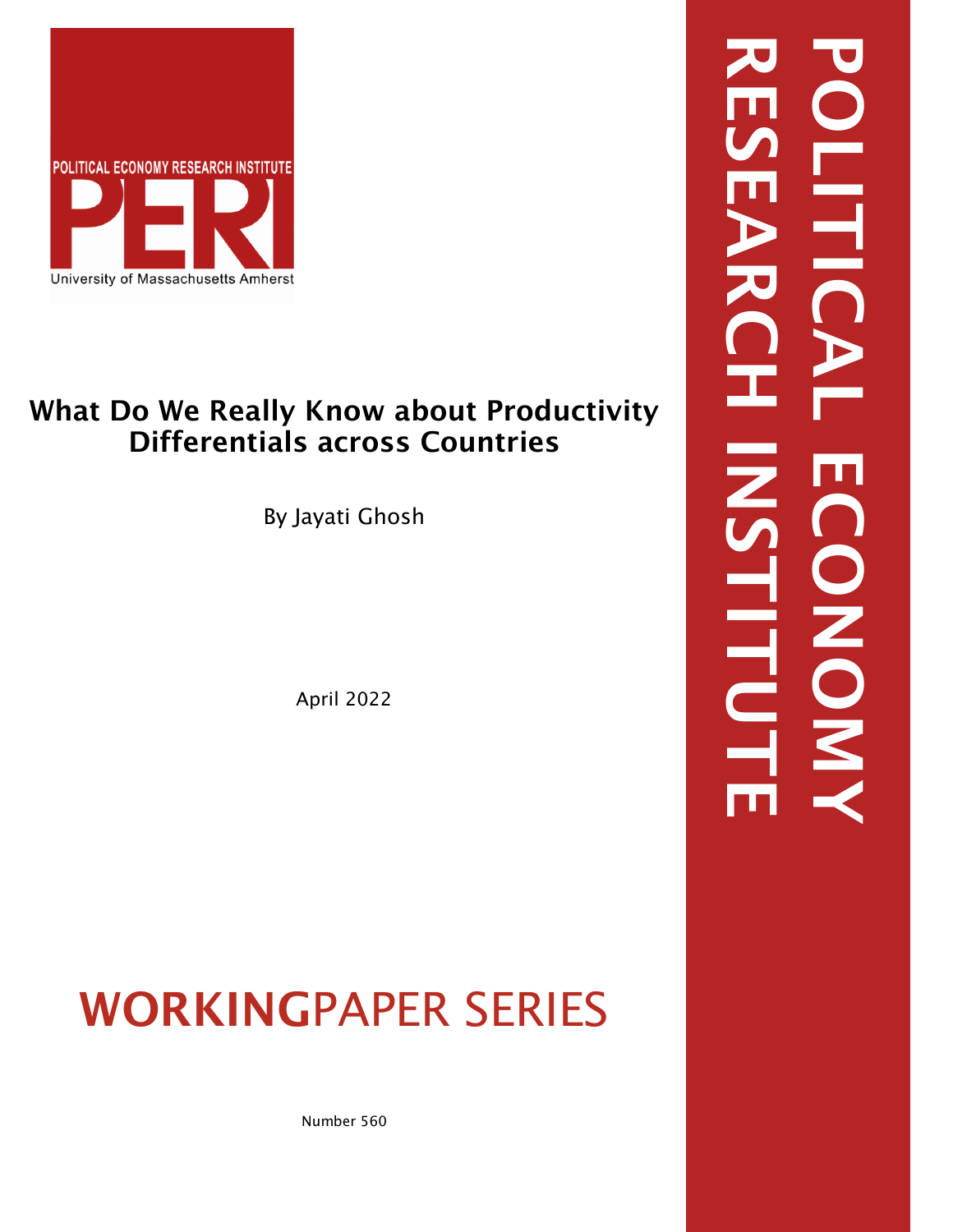This paper will be published as the David Gordon Lecture in a forthcoming issue of the *Review of Radical Political Economics.*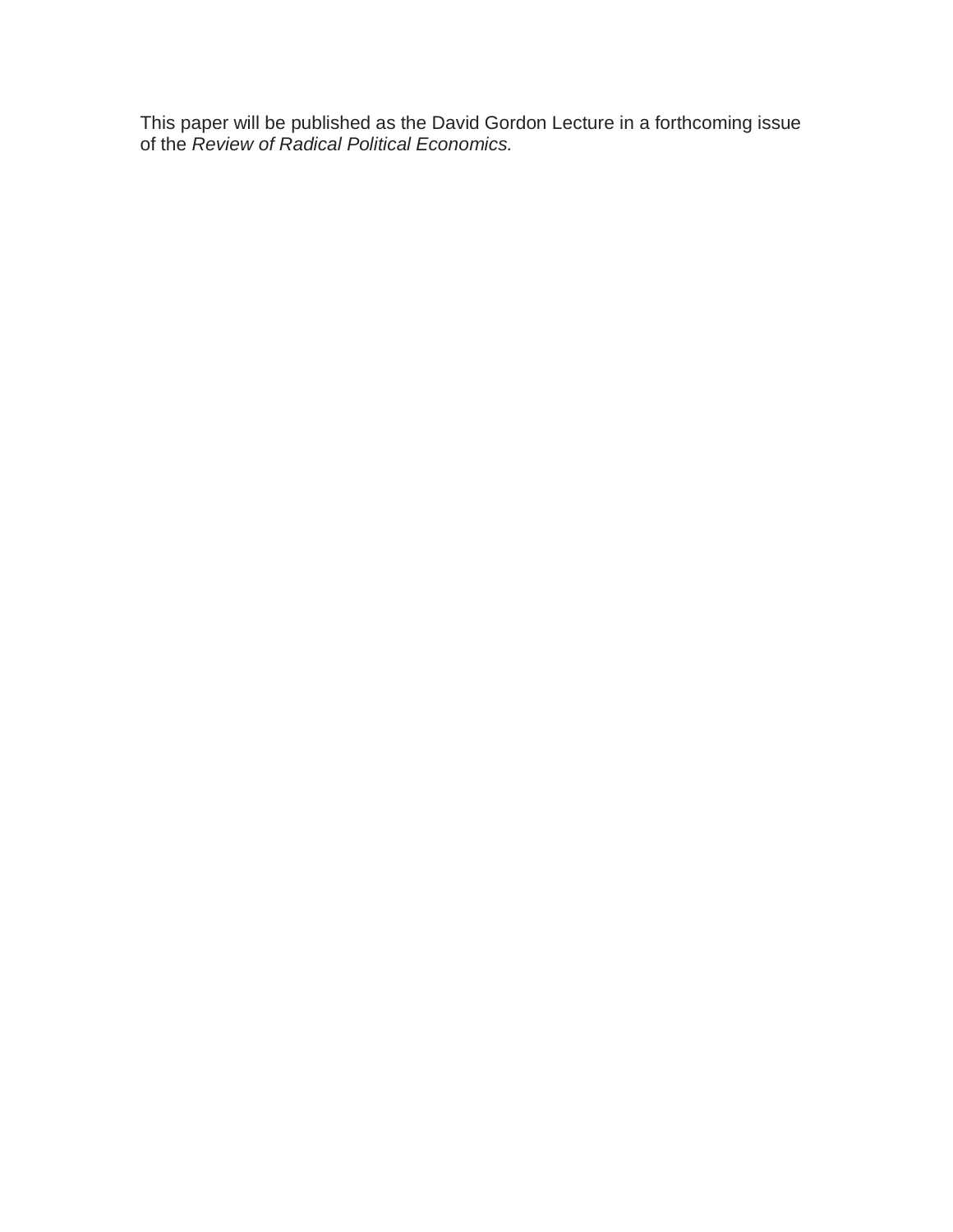# **What do we really know about productivity differentials across countries?**

Jayati Ghosh<sup>1</sup>

### *Abstract*

This paper examines and critiques the most widely used measure of productivity (output per worker employed) and argues that this is an flawed, inadequate and even misleading measure of economic progress. In terms of cross-country comparisons and assessing trends over time, both the numerator (GDP or value added) and the denominator (number of workers or hours worked) have significant conceptual and measurement problems. These issues are considered in general, and also with regard to how they affect analyses of productivity differentials in the US and India in the recent period.

# *Keywords*

Productivity, GDP, Employment, Work

# *Introduction*

A central goal of economists and policy makers—across the ideological spectrum—is that of increasing productivity. This holy grail is embraced by mainstream economists, heterodox, pluralist and dissident economists, policy makers and the general public as an obviously desirable goal that all economies must strive for. In addition, of course, progressive economists have sought to link productivity changes with socio-economic forces. Indeed, understanding patterns of change in productivity and linking these to varying patterns of capitalist accumulation, social structures and the balance of class forces was one of the important themes of David Gordon's work.

Yet of all the economic concepts widely in use, that of aggregate productivity in an economy may be the most problematic and full of conceptual and measurement holes. In the spirit of David Gordon's own work, which emphasized the need to have a strong conceptual framework within which to engage in relevant empirical analysis, this article is a critique of both the concept of productivity (especially aggregate labor productivity) as generally used in economic analysis, as well as of the attempts to measure it to compare across countries and within a single country over time. I hope to indicate that the widespread use of this concept is analytically and empirically flawed, and for several reasons does not necessarily capture the trends that it is purported to do. Therefore, while the concept remains an important one for understanding capitalist dynamics, a post-neoliberal economics that captures the true spirit of political economy must move beyond that to better, more relevant

<sup>&</sup>lt;sup>1</sup> This paper is an extended version of the David Gordon Lecture presented to the URPE Annual Conference in January 2021. I am grateful to Stephanie Seguino for very valuable comments on the lecture;to Nancy Folbre, Gregor Semeniuk and other participants in the discussion; and to CP Chandrasekhar, Prabhat Patnaik, Robert Pollin, Gerald Epstein, and Gary Mongiovi for their comments on the draft paper that greatly helped to improve it.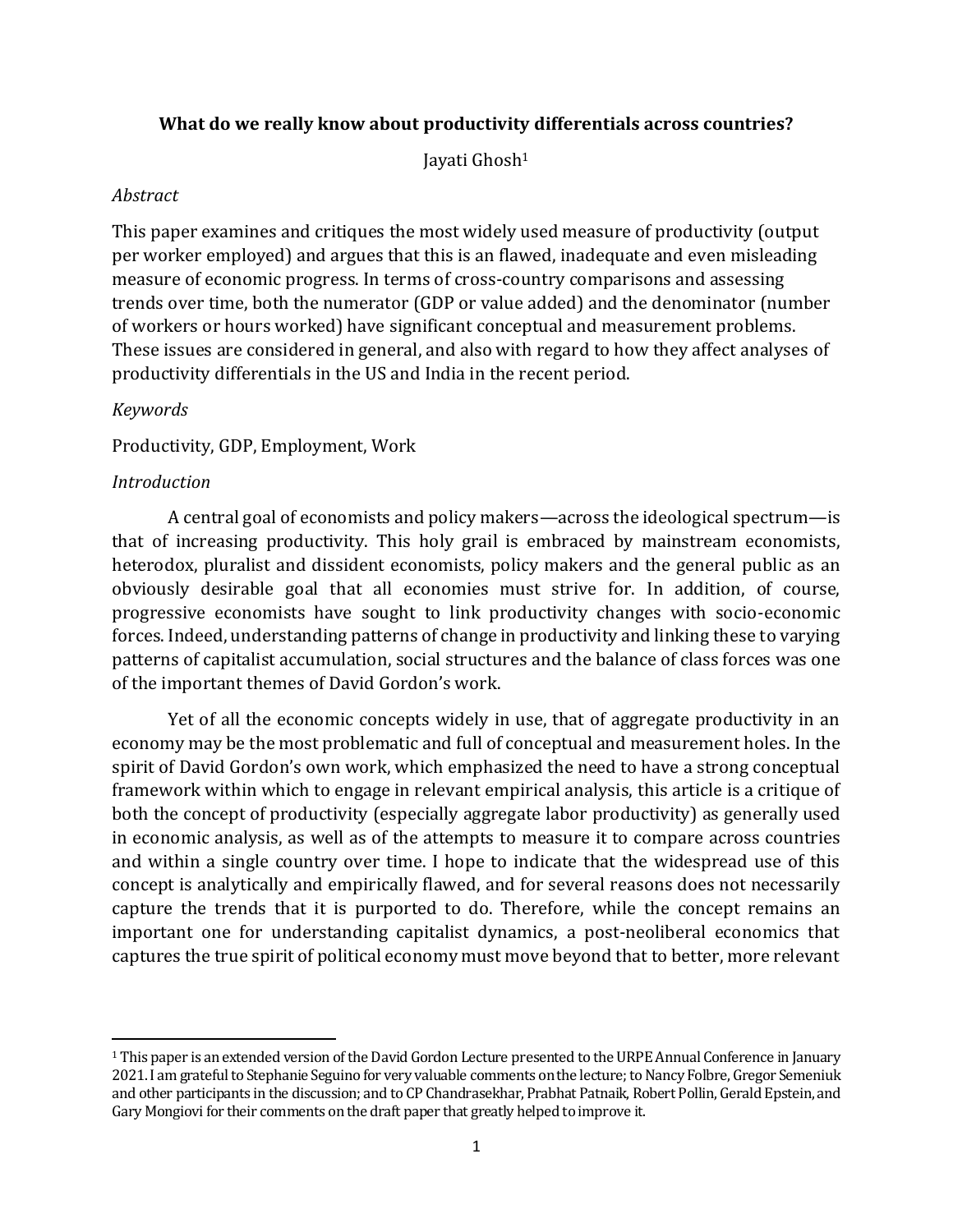and meaningful measures of human progress, even when progress is measured only in material terms.

It may appear that the importance of productivity improvements is so obvious that it requires no further elaboration. After all, productivity simply represents the amount of output per unit of input, and obviously it would be more "efficient", less costly, and therefore presumably more desirable, to produce more output with the same or less inputs. Obviously, it is strongly positively related to per capita income growth in an economy, especially over medium/long run. It is therefore seen as key to improving living standards and poverty reduction. Typically, it is seen to result from a mix of technical change and "efficiency" change: static economies of scale; dynamic economies and learning by doing; capacity utilization; worker skill and effort; and spillover effects. The literature on productivity growth has identified drivers such as capital accumulation, new technology, physical and social infrastructure, organizational improvements; improved health and skills of workers, and—especially within the heterodox and Marxian tradition as exemplified for example in Gordon, Bowles and Weisskopf (1986 and 1994)—social and institutional conditions including the balance of class forces (workers vs. capital) and innovative pressures on capital.

The most common indicator of productivity used for comparison across economies and in any one economy over time is GDP per worker. Yet usefulness of this indicator is in serious doubt, because both the numerator (GDP) and the denominator (number of workers or labor time) may be wrongly estimated—and even wrongly conceptualized. When relying on this aggregate measure to understand economic changes, we may therefore be missing or misinterpreting some of the actual economic processes under way. In what follows, I elaborate this argument by considering the concerns with measures of GDP, or value added; and measures of number of workers or working hours. I point out how this has affected comparative estimates of productivity changes in the economies of the US and India. But first, I consider some recent estimates of productivity variations and what they suggest in terms of our understanding of cross-country comparisons.

#### *Some estimates of productivity differentials across countries*

At one level, productivity is a relatively simple concept: the amount of output (or value added) per unit of inputs. At the national economy level, GDP, or national value added measured through national accounts data, is usually taken as the numerator for measures of labor productivity. The problems of using national income expressed in Gross Domestic Product are now widely recognized, in terms of the blindness to distributional issues and the inability to measure either the quality of life or the sustainability of any particular system of production, distribution and consumption. Additional concerns are highlighted below in the next section. Despite these obvious limitations, however, it remains the most widely used indicator on any economy, and is generally the one that is tracked to determine both perceptions of national economic performance and policy orientations of most governments.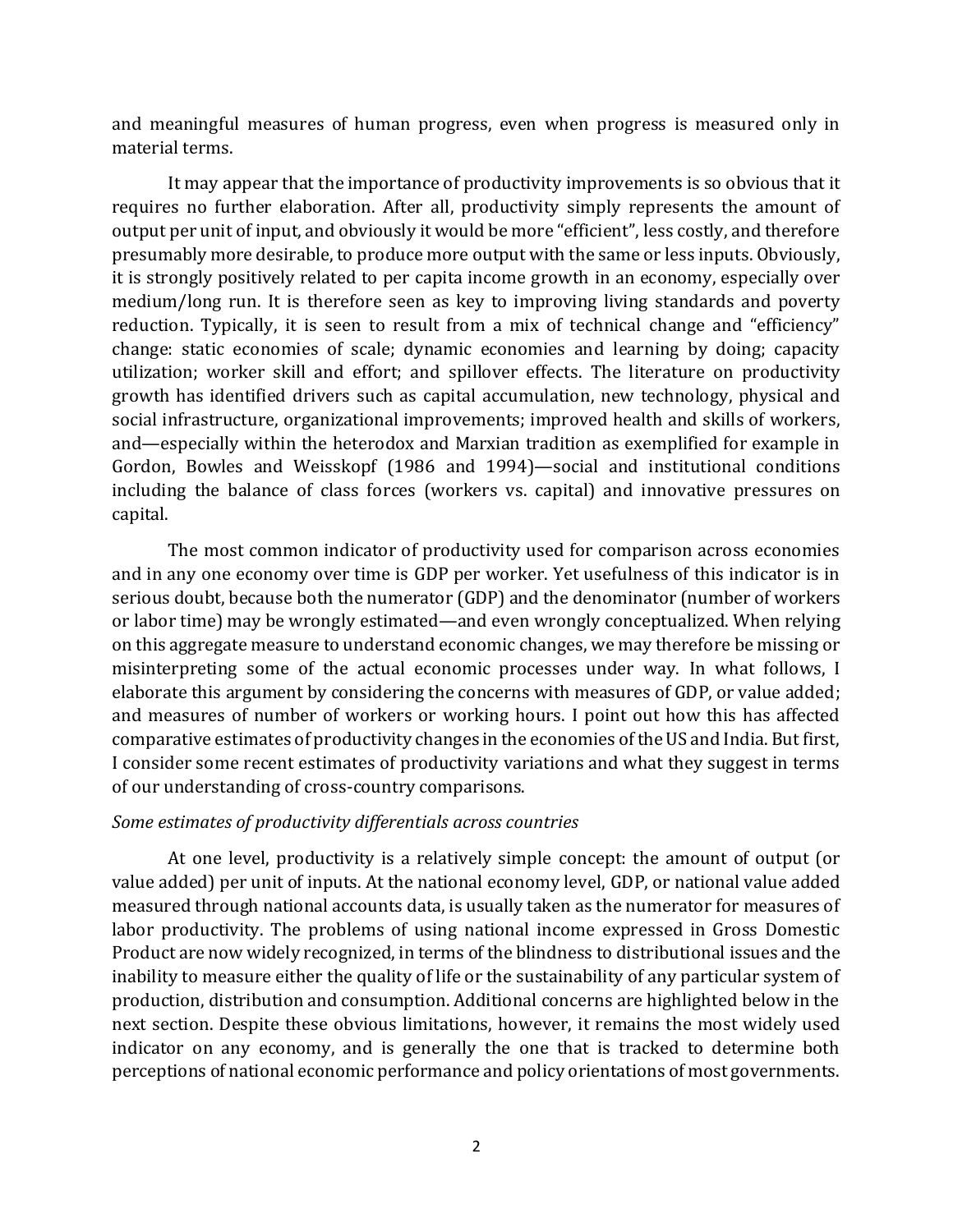For international comparisons, there is the further choice of exchange rates for comparison, that is, whether to use Market Exchange Rates (those actually prevailing in any period) or Purchasing Power Parity (PPP) exchange rates. There are several concerns with the use of PPP exchange rates to form the basis of comparison across countries. As I have written elsewhere (Ghosh 2018) while PPP exchange rates appear to control for differences in price levels and standards of living in different countries, they are ridden with conceptual, methodological and empirical problems. They assume that the structure of each country's economy is similar to that of the benchmark country (the US) and changes in the same way over time beyond the reference year, which is clearly wrong across advanced and developing economies. The absence of weights within basic headings of goods and services, including the lack of representative weights, can result in these basic headings being priced using highpriced unrepresentative goods that are rarely consumed in some countries. For example, Angus Deaton (2010) has provided the example of packaged corn flakes, which are available in poor countries, but only accessed by a relatively small minority of rich people. Country PPP rates are constructed from the prices of basic headings using expenditure weights from the national accounts — but these do not reflect the consumption patterns of people who are poor by global standards. While the current measure does try to differentiate across regions, the different regions are linked using the region-wide 'super' PPP rates, which generate, for example, a price level for all of (say) Asia relative to the OECD countries. There are additional concerns about the nature of the surveys conducted to establish the price levels in each country.

There is a further, and possibly even more damning, conceptual issue. In general, countries that have high PPP, that is where the actual purchasing power of the currency is deemed to be much higher than the nominal value, are typically low-income countries with low average wages. This occurs precisely because there is a significant section of the workforce that receives very low remuneration, which then means that goods and services are available more cheaply than in countries where the majority of workers receive higher wages. When even these activities are further subsidized by the widespread incidence of unpaid labor, as is typically the case in poor households in low income countries, then it is clear that the greater purchasing power of that currency reflects conditions of indigence and low or no remuneration for what could even be the majority of workers. Therefore, using PPP-modified GDP data may actually miss the point, by seeing as an 'advantage' (of greater purchasing power of a given monetary income) the very feature that reflects the greater absolute poverty of the majority of workers in an economy. This means that PPP income estimates effectively overstate incomes of poorer countries when it comes to comparing incomes across rich and poor countries. As countries move up the per capita income ladder, the difference between PPP and MER would reduce – not necessarily over time, but with increasing incomes of the lower income country. As aggregate incomes increase, wages and prices in that economy also increase, typically relatively faster than in richer countries, thereby reducing the so-called 'PPP advantage'. This is strongly evident in the case of China, for example, where the ratio of per capita income measured in PPP terms to that measured in MER declined from 3.1 in 2000 to 1.7 in 2015 as the Chinese economy became richer.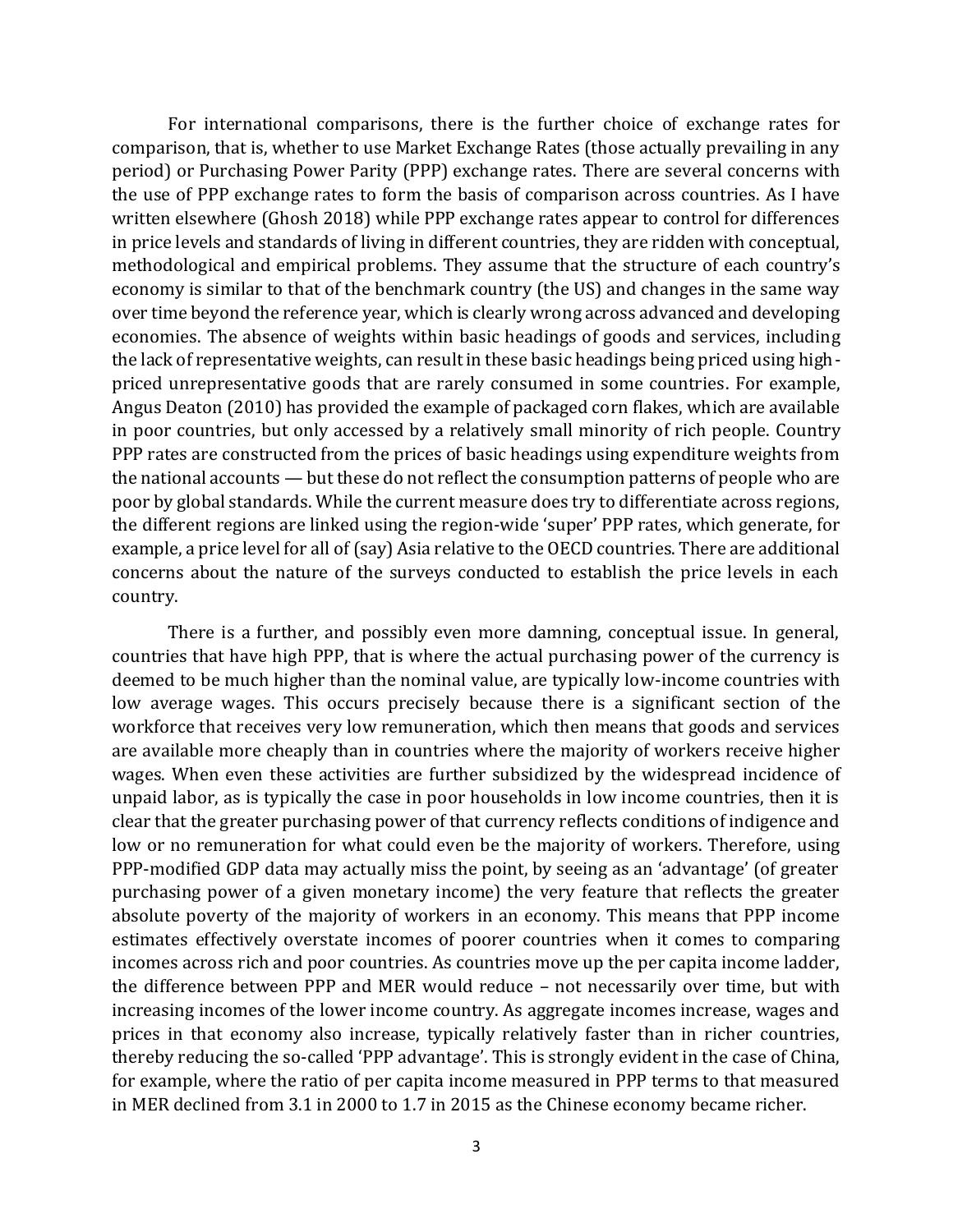All these factors inevitably make the use of PPP exchange rates in inter-country income comparisons extremely problematic. Nevertheless, cross-country comparisons of GDP are increasingly and now even typically made in terms of PPP exchange rates rather than actual Market Exchange Rates, which obviously carries strong and potentially misleading biases.

Then there is the question of what to use as the denominator. Total factor productivity is meant to take account of all input use, but is riddled with problems, not just in the problems of double-counting in empirical measurement, but more importantly in the valuation of assets like land and (most of all) capital. In addition, there is of course the inherent contradiction identified by Piero Sraffa (1960) of the self-referential nature of the measurement of capital and the rate of profit. All "total factor productivity" calculations are therefore suspect. Nevertheless, the "Solow residuals"<sup>2</sup> emerging from such decomposition exercises, which are thereby supposed to represent the productivity improvement, have been variously ascribed to "social infrastructure" like institutions and government policies (Hall and Jones 1999) and human capital and incentives for investment (Acemoglu and Zillibotti 2001).

It has therefore been more common to indulge in productivity comparisons across countries on the basis of per worker productivity or output per unit of labour, calculated in terms of hours worked. This is seen to indicate many other features of an economy: the per capita income; the extent of capital in use; the level of skill of the workforce; the potential of the economy to provide for the basic needs of the population; and so on

As a result, labor productivity has emerged as the most widely used concept. This is also given normative significance. For example, according to the  $II_0^3$ , labor productivity measures the efficiency of a country with which inputs are used in an economy to produce goods and services and it offers a measure of economic growth, competitiveness, and living standards within a country. According to the World Bank<sup>4</sup>, labor productivity is used to assess a country's economic ability to create and sustain decent employment opportunities with fair and equitable remuneration.

But how is total labor to be measured? The available options are either total number of workers or hours of work, but it will be seen below that there are major problems in

<sup>&</sup>lt;sup>2</sup> A "Solow residual" is based on the growth model of Robert Solow (1956) that sought to identify the relation of output growth to the growth of inputs, which in his model were the "factors of production" capital and labor. Empirical decomposition exercises accordingly seek to identify the residual growth as evidence of technological progress, representing that part of an economy's output growth that cannot be attributed to increases in capital and labor.

<sup>3</sup> ILO. KILM 16.

efaidnbmnnnibpcajpcglclefindmkaj/viewer.html?pdfurl=https%3A%2F%2Fwww.ilo.org%2Fwcmsp5%2Fgr oups%2Fpublic%2F---dgreports%2F---

stat%2Fdocuments%2Fpublication%2Fwcms\_422456.pdf&clen=209289&chunk=true

<sup>4</sup> World Bank. Databank: Metadata. https://databank.worldbank.org/metadataglossary/world-developmentindicators/series/NV.AGR.EMPL.KD.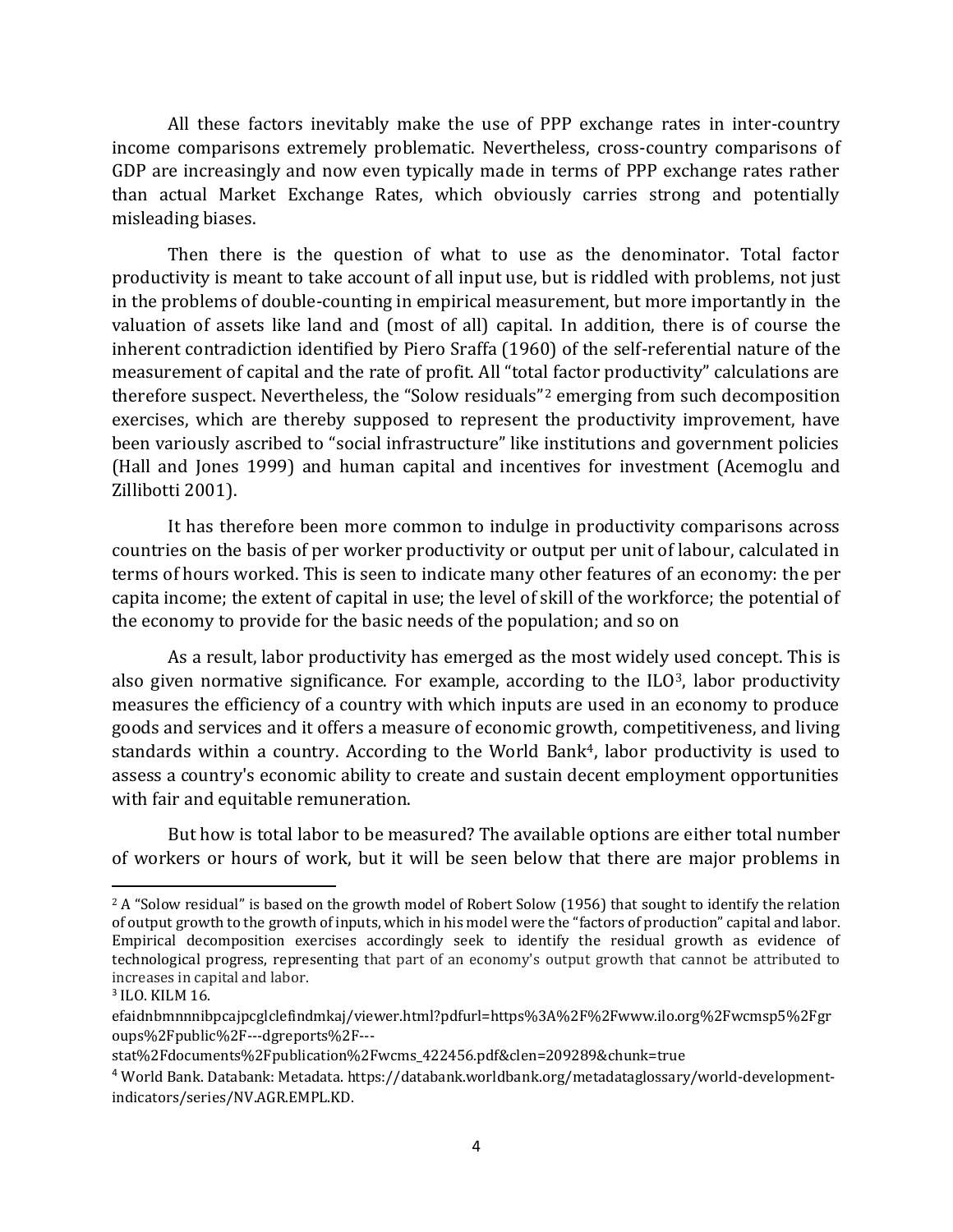defining and measuring both. Because most countries in the world—and especially those with a high degree of informality in the workforce do not really measure working hours with much reliability, data on productivity per hour are not available for many countries and doubtful for high-informality economies. Figure 1 provides a typical estimate of labor productivity per hour (relying on data from the Penn World Tables, inevitably using the problematic PPP exchange rates to arrive at these numbers). It is evident not only that there are simply no data for large parts of the "developing" world, and that even the estimates for many other countries are likely to be extremely unreliable.



Figure 1.

Source: https://ourworldindata.org/grapher/labor-productivity-per-hour-pennworldtable?tab=map

Other estimates measure productivity per worker rather than per hour worked, and as expected, this measure broadly tracks per capita income across countries. However, the match is not complete, largely because of demographic differences (in age structure of population) and because recognized work participation rates differ across countries. Essentially, therefore, such measures still gloss over many problems stemming from measuring both GDP and workers, as will be elaborated below.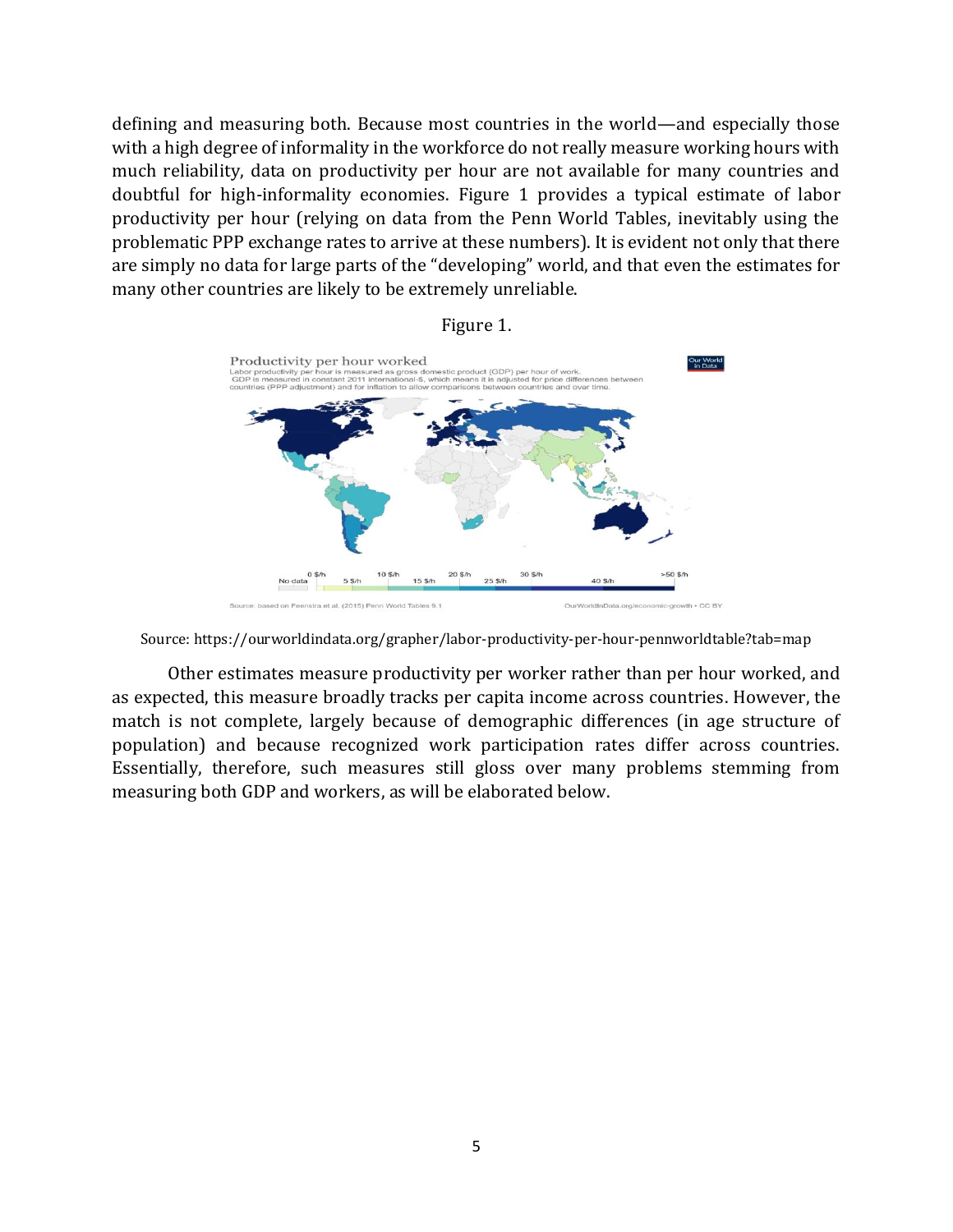



Source: [https://data.worldbank.org/indicator/SL.GDP.PCAP.EM.KD?view=map,](https://data.worldbank.org/indicator/SL.GDP.PCAP.EM.KD?view=map) accessed on 15 July 2021

The flaws and even misleading character of these estimates become particularly evident not just in comparison of absolute labor productivity across countries, but even in in assessing changes in productivity over time. For example, data from the World Bank's World Development Indicators that provide estimates of labor productivity over different economies over time provide some bizarre results.<sup>5</sup> According to this, GDP per person employed (in constant 2017 PPP dollars) between 2000 and 2019 increased by 27 per cent in the US and 24 per cent in Canada, but only 6 per cent in Argentina—and it even declined by around 3 per cent in Mexico and 30 per cent in Bahrain. In the same period, productivity in China is supposed to have increased nearly fourfold, by 390 per cent. All this may seem plausible and even confirm existing prejudices and/or perceptions. But then data on other countries highlights the implausibility of the estimates. For example, according to these data, labor productivity in Armenia over the same period 2000-19 is shown to have increased by 246 per cent, in Azerbaijan by 244 per cent, in Georgia by 204 per cent, in Ethiopia by 173 per cent in Cambodia by 139 per cent, and in Myanmar by as much 407 per cent! These figures are obviously affected by the numerator—GDP—which can change sharply for countries that depend excessively on certain mineral or raw material exports, as global prices change. It also varies significantly over the business cycle, affecting worker productivity estimates. This obviously plays a role in creating the dramatic increases and some declines in particular countries, and cannot therefore be construed as saying anything about labor productivity as generally understood.

While the problems of valuation of GDP are extensive and are discussed in more detail in the next section, it could be argued that there is less of such a problem for estimating productivity in particular sectors, such as manufacturing. Even in the case of manufacturing, however, there is high volatility in per worker productivity and little evidence of clear trends

<sup>5</sup> https://data.worldbank.org/indicator/SL.GDP.PCAP.EM.KD?end=2020&start=1991&view=chart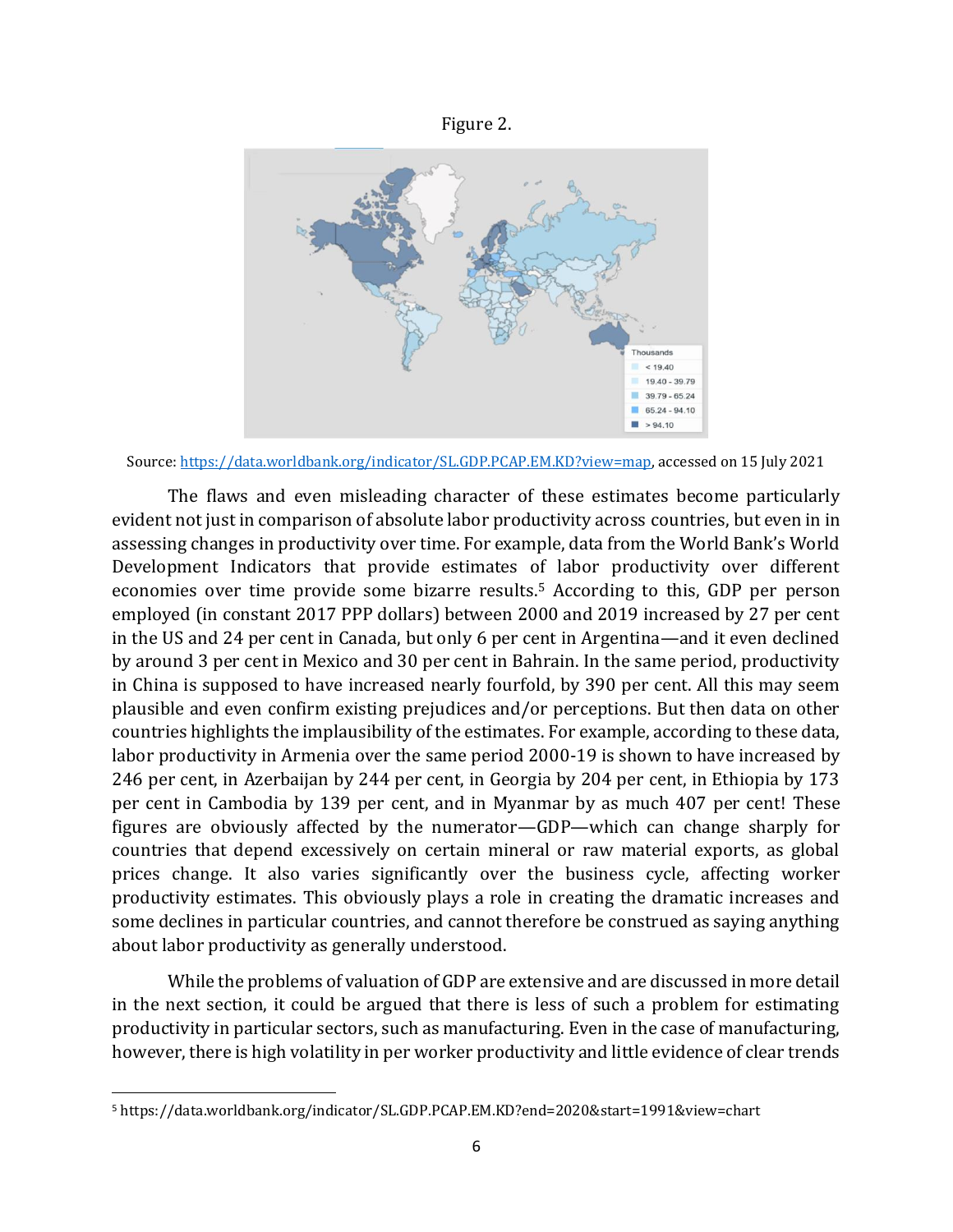across different groups of countries, even when such differences (and the associated "convergence" of lower income countries with higher income countries) are often taken for granted in much of standard development economics. The volatility persist even when moving averages are taken rather than simple annual data. Estimates by Lewis and Feng (2018) for UNIDO indicate the absence of clear trends or clear differences in trends in manufacturing productivity across various categories of economies, as shown in Figure 3.



Figure 3.

Note: Data for 129 countries, based on value added in manufacturing at 2005 US\$. Source: Lewis and Feng (2018) Figure 1, page 16.

Clearly, therefore, it is necessary to unpack the concept of labor productivity by looking more closely at the elements of the measure. I first interrogate GDP's claim to be an accurate representation of even the extent of economic activity.

#### *The numerator: Value Added, or Gross Domestic Product*

The problems of using national income expressed in Gross Domestic Product are now widely recognized, in terms of the blindness to distributional issues and the inability to measure either the quality of life or the sustainability of any particular system of production, distribution and consumption. Despite these obvious limitations, however, it remains the most widely used indicator on any economy, and is generally the one that is tracked to determine both perceptions of national economic performance and policy orientations of most governments. This is unfortunate, because this obsession with GDP growth in itself, and independent of other markers of well-being, makes for problematic assessments of the actual performance of economies and, even more tellingly, for poor policy decisions and outcomes. Because GDP in most countries captures only marketed transactions, it excludes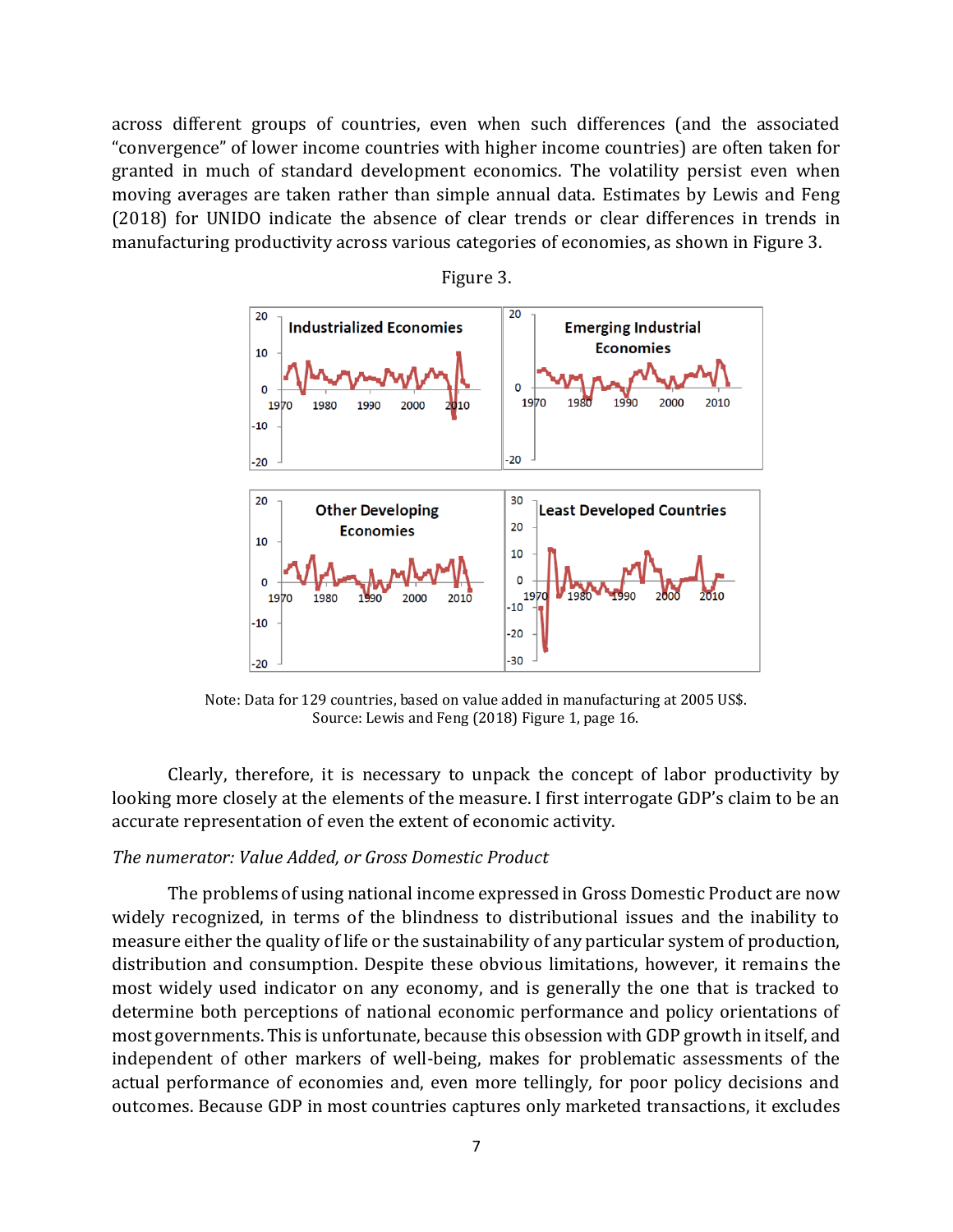a significant amount of production of goods and services for self or household consumption. It makes market pricing the chief determinant of value, irrespective of the social value of any activity, which leads to massive undervaluation of what are now (especially post-pandemic) recognized as essential social services relating to the care economy. It correspondingly overvalues those activities, goods and services that are priced higher because of the oligopolistic structure of markets.

For example, a chaotic, polluting and unpleasant system of privatised urban transport involving a multiplicity of private and polluting vehicles on over-congested roads (as is common in many developing countries) typically generates more GDP than a safe, efficient and affordable system of public transport that reduces vehicular congestion and provides a more pleasant living and working environment. Furthermore, where health services are more commercialized, the consequent increase in morbidity from pollution and mortality from vehicular accidents also raises GDP, because of the resulting (largely private) expenditure on health services, etc. The depredations caused by climate change and other evidence of ecological damage are the result of unsustainable patterns of economic activity that are simply not factored into estimated of national income, despite various attempts to incorporate them.

Services GDP is particularly hard to evaluate, because of the wrong valuation (from a human and social welfare standpoint) of different types of services. Financial services, for example, are hugely over-rewarded, at least partly because of the political and lobbying power of financial interests in contemporary societies—and financial asset booms that reflect asset price changes then get reflected in increasing share of financial services in national income, without any underlying real economic changes. Meanwhile, as the Covid-19 pandemic has shown, care services that are crucially important for human welfare, for the survival of societies and the resilience of economies, are routinely undervalued, with much of this activity performed unpaid (largely by women) within households or in extremely underpaid form.

In any case, calculating output (and therefore productivity) in many service activities could well be a fool's errand. As was famously pointed out by Baumol and Bowen (1965) the number of musicians required to play a Beethoven string quartet had not changed for over a century—implying therefore no increase in "productivity" over that period. While Baumol identified this as a "cost disease" that was also evident in other sectors like education, this could well be turned on its head to argue that such a notion of productivity is fundamentally misplaced. This consideration affects calculations of "productivity" in many other services sectors, particularly those services sectors that are relational in nature, and is certainly strongly evident in education and health services.

This is exemplified in care activities, whether they occur as paid employment or unpaid work. As I have argued elsewhere (Ghosh 2017) because of the specific nature of care work, better quality care (whether in paid or unpaid forms) typically requires more intensive human input. So standard approaches based on puerile notions of labour productivity may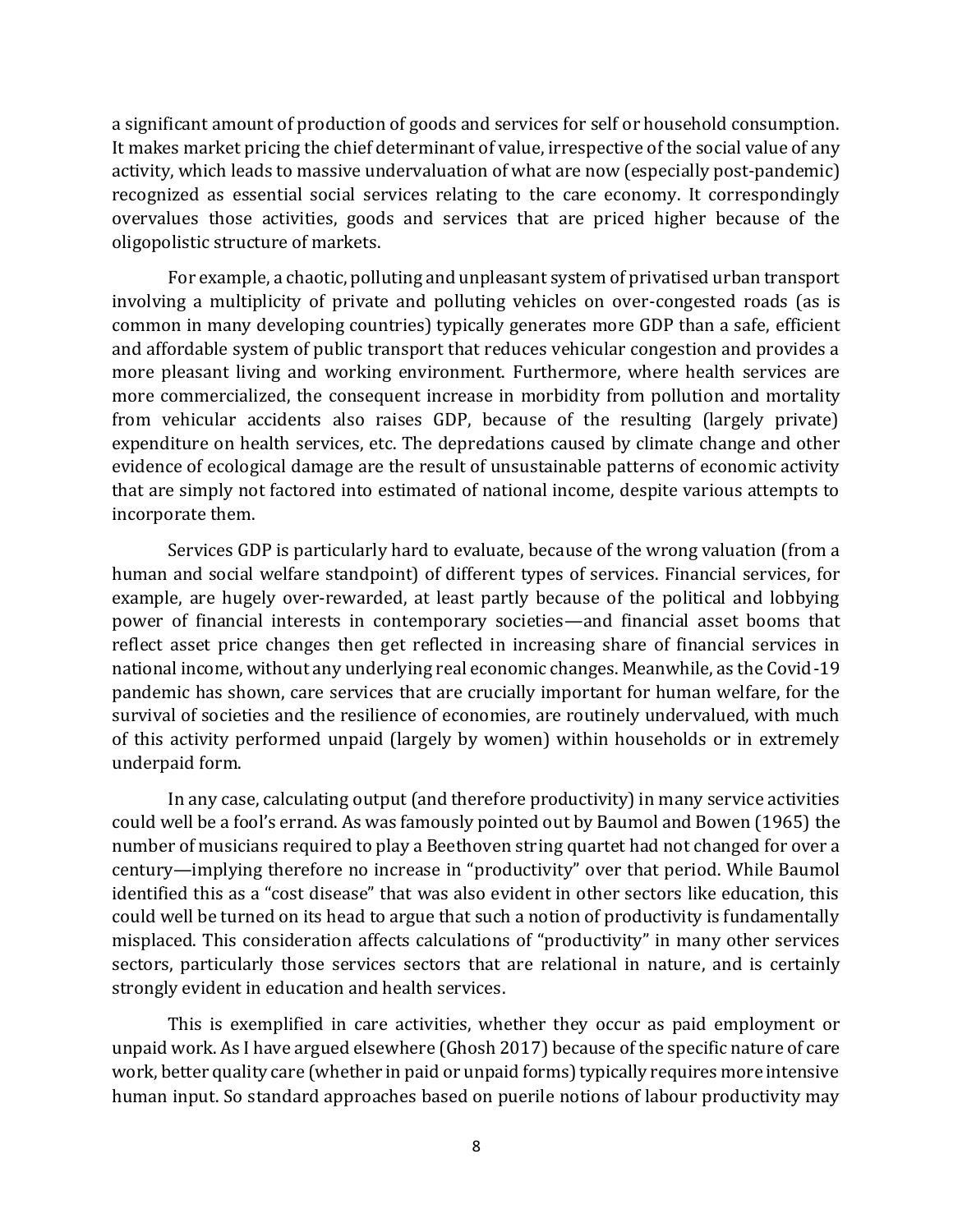not only be irrelevant for such activities, but even misleading and counterproductive. It should be obvious that "good quality care, whether paid or unpaid, is very labour intensive" (Razavi 2007). Similarly, Himmelweit (2005) noted that the difficulty – if not impossibility – of increasing productivity of care workers without eroding the quality of the output is one of the distinctive features of care work. Unlike many other activities, this is one sphere in which productivity cannot be raised significantly through mass production. Therefore, assessing improvements in care services or ascribing greater "efficiency" to them, on the basis of criteria like numbers of people served per care worker, is not only wrong but often downright misleading. There may be some aspects of care delivery that can indeed be made more efficient and productive by reducing drudgery, difficulty and repetitiveness by substituting machine labour for human labour – and these should be welcomed. However, in general productivity in care work cannot be measured in the standard ways so often used by economists and policy makers. Yet low "productivity" in such activities is frequently provided as the reason for low remuneration for such work, in a complete inversion of the causation and a reflection on the wrong ways in which different activities are valued in our societies (Mazzucato 2018).

Clearly, therefore, GDP expansion as the desirable goal or indicator contains all sorts of concerns and contradictions. But even if GDP as the sum of monetary exchanges in a society is somehow seen as the appropriate indicator of economic output, there are many concerns with the estimation of GDP that render it less useful particularly for discussions on productivity. As was shown above, GDP is affected by sectoral changes and valuation changes within sectors. For example, it can change sharply for countries that depend excessively on certain mineral or raw material exports, as global prices change. In a downswing worker productivity can fall because output falls more than the number of workers, while the opposite can occur in a boom. But, as was evident in the World Bank evidence for the first two decades of the current century, looking at the medium term does not always resolve the valuation problems.

Recent changes in the methods of calculating GDP may have made the problem worse. It has been persuasively argued by Jacob Assa that "the exercise of estimating national income or wealth as a form of numerical rhetoric. Rather than a statistical measure, GDP is an indicator of power (for countries, classes and industries) as well as an instrument for advocating specific policies." (Assa 2019:81) In 1993 and then again in 2008, there were methodological changes to the System of National Accounts (SNA) of the UN system that led to significant changes in the determination what is included in GDP and what is not. Many economic activities – financial intermediation, research and development and the production of weapons – were previously excluded from GDP as either non-productive or as constituting productive inputs to other outputs (hence deducted as intermediate consumption). However, since 1993 and even more since 2008, these have been included, thereby adding "disproportionately to the GDP of developed countries, especially those which have in recent decades specialised in these activities and moved away from traditional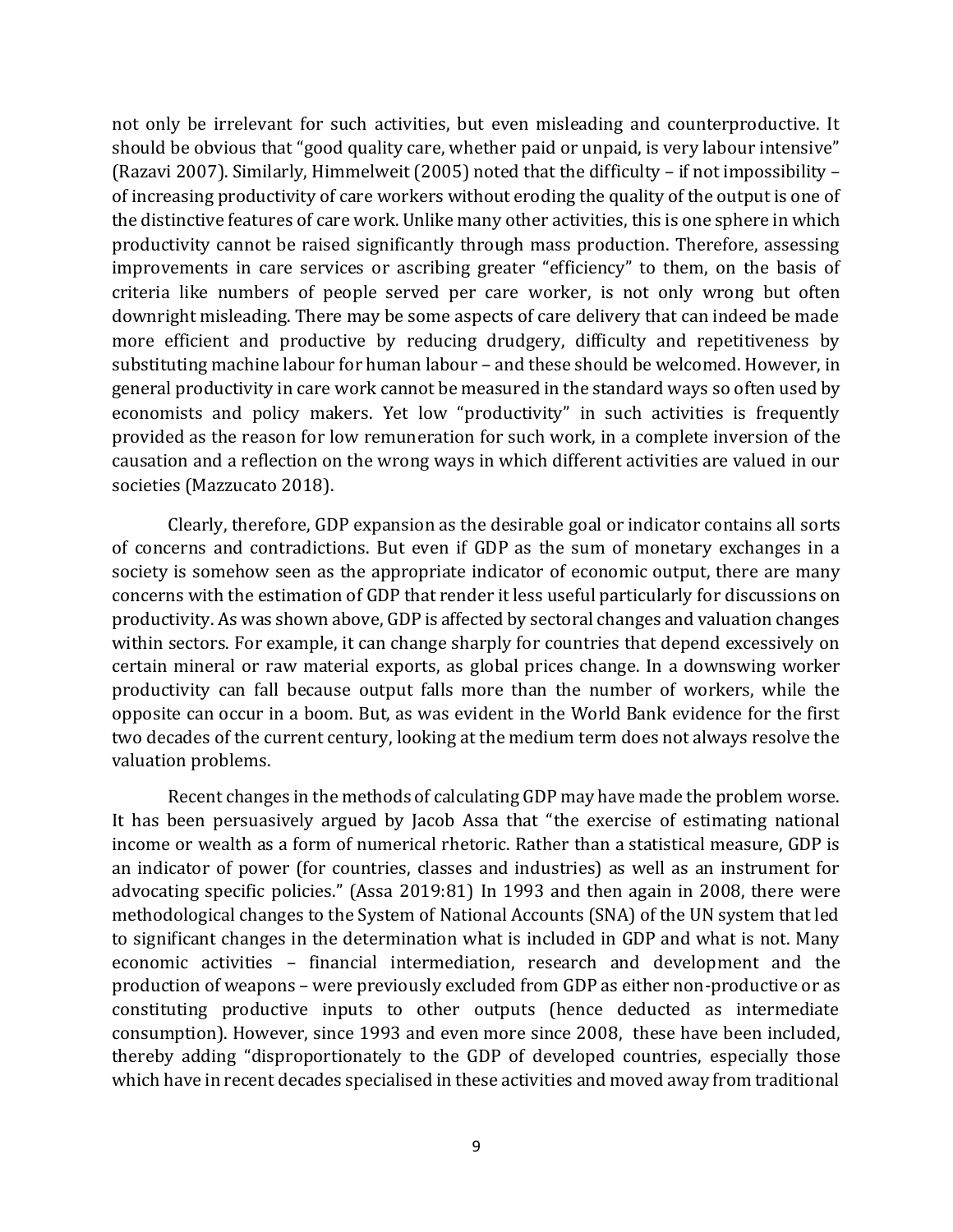pillars of development such as manufacturing and infrastructure-related services." (Assa and Kvangraven 2021: 989)

Most significantly, it has been pointed out that the rising power of international finance has likely influenced the compilation of national output statistics, especially through the reclassification of the finance, insurance and real estate (FIRE) sector from nonproductive to productive (Christophers 2011). Since 1993, fee-based revenues of financial institutions have been treated as productive and *added* to GDP (rather than excluded or deducted as costs). This has obviously inflated the GDP of countries where such activities are important, such as the US and the UK where FIRE accounts for 20 to 30 per cent of national income. The change is important because it is conceptually hard to justify. Capital gains have been and continue to be excluded from GDP, and interest income is considered to be an intermediate input to other sectors, and therefore deducted as a cost in the calculation of value added. However, since 2008, the fee-based income of financial institutions has been treated as producing a final output (a service) and is added to GDP. It has been argued (Assa 2016) that this explains the growing discrepancy between GDP and other macroeconomic indicators like employment.

In addition, the 2008 revisions to the SNA included expenditures on weapons systems in government investment in fixed assets, which inflated the GDP of weapons-producing countries. Rents from intellectual property rights, which should also really be seen as costs, are also now included in GDP. Obviously, all of this affects productivity estimates in different ways.

#### *The denominator: How do we count workers?*

The denominator in the productivity estimate—the number of "workers"—appears to be less controversial or problematic, but in fact it is also a contentious issue. This is because it excludes the entire range of unpaid work that underwrites and typically subsidizes the "paid" economy. Such work is largely (but not only) in subsistence provision and care activities within households and communities, and performed largely (but not only) by women and girls. The 19th International Conference of Labor Statisticians (ILO 2013) finally recognized this, by distinguishing between "work" and "employment" and expanding the concept of work: 'Work comprises any activity performed by persons of any sex and age to produce goods or to provide services for use by others or for own use'. Employment defined as 'work for pay or profit'—is therefore a subset of work.

This lack of recognition of a significant part of the work (dominantly provided by women) has several important economic and social implications. The unpaid-paid continuum of work serves to devalue both those who do it and the work they do. For example, when women do enter labor markets, their wages tend to be lower than those of men – not only because they are willing to work for lower wages but because so much of their work is available for free. Related to this, the occupations in which women dominate tend to be lower paid – and the wage penalty extends even to men doing similar work, such as in the low paid care sector. Third, all this unpaid work provides a huge subsidy to the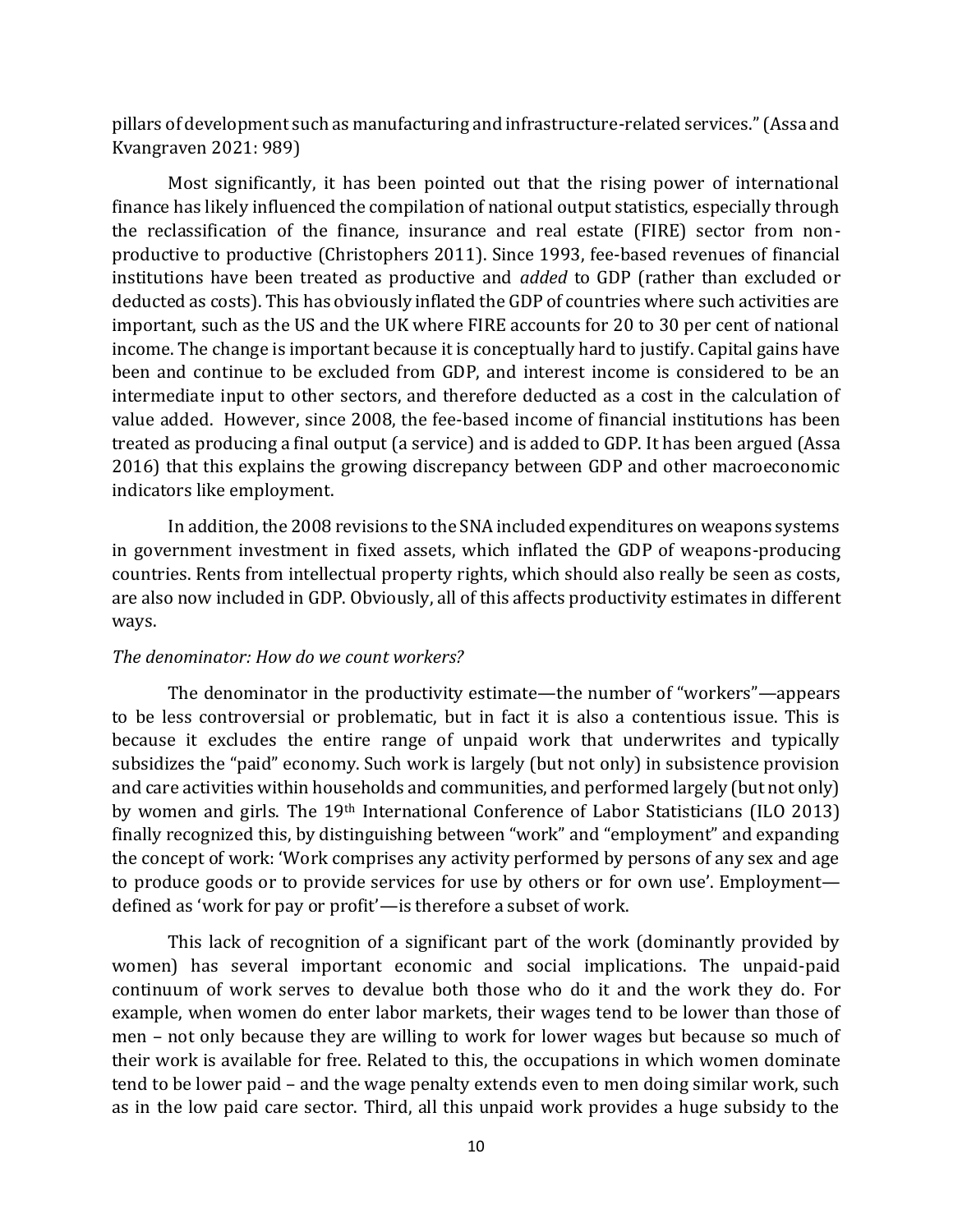recognized economy and to the "formal sector", which rely both directly and indirectly on the goods and services produced by these unsung and unrewarded workers.

Because this contribution is not recognized, it enables measures of rising aggregate labor productivity in the economy, which may be quite misplaced. The impact of this on both numerator and denominator (in labor productivity measure) can vary substantially across higher income and lower income countries, both because of the greater extent of informality in the work force and because of the greater prevalence of unpaid labor.

# *Comparing productivity changes in the US and India*

How do these concerns play out in inter-country comparisons? Consider the supposed variations and trends in aggregate labor productivity in the US and India as an example. World Bank estimates based on PPP exchange rates indicate that US worker productivity was 6 times higher than in India in 2019; in Market Exchange Rates the difference was even greater, with the US labor productivity estimated to be 18 times higher. However, the same database indicates that India has experienced much faster increases in worker productivity than the US—indeed, among the fastest in the world in the period 2011- 19. Figure 4 indicates the trend in the two countries, which if true would definitely point to substantial "convergence".





Source: World Bank World Development Indicators.

It is clearly necessary to unpack this further, however, since aggregate worker productivity changes also reflect sectoral shifts in the economy. The variations in output per workers by sector between 1991 and 2017 in the US are indicated in Figure 5.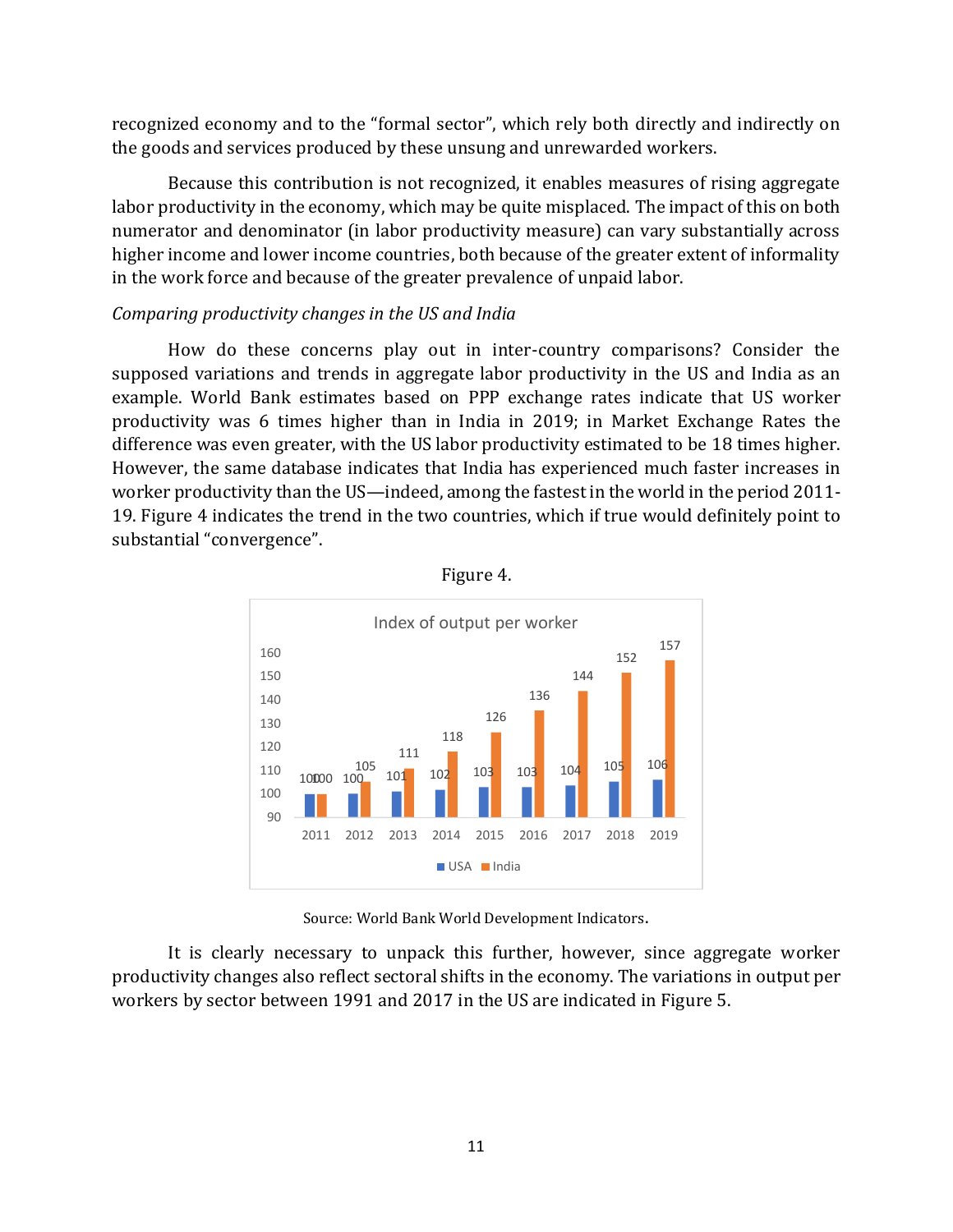



Source: World Bank World Development Indicators.

According to these estimates, the most "productive" workers are in mining, followed by finance. (Indeed, within finance, thanks to the significance of fees and commissions in adding to GDP, worker productivity in the FIRE sector has been rising. As a result, employees of US credit card and other finance companies may be the most "productive" on the planet…) Sectoral changes help to explain the so-called productivity growth. While the share of agriculture and mining remained very small (at around 1 per cent of GDP), the share of manufacturing fell from 16 per cent to 11 per cent of GDP. However, the share of finance and business services rose from 16 per cent to 21 per cent. The share of "other services" share increased slightly from 36 per cent to 40 per cent, but with even greater increases in the share of workers employed. These include the "less productive" workers, many of whom are today's "essential workers" critical for social welfare.

At first sight, changes in worker productivity indicate a more impressive trajectory, but the reality is very different and much more concerning. Unlike in the US, total employment in India **fell** in absolute numbers between 2011 and 2017, as indicated in Figure 6.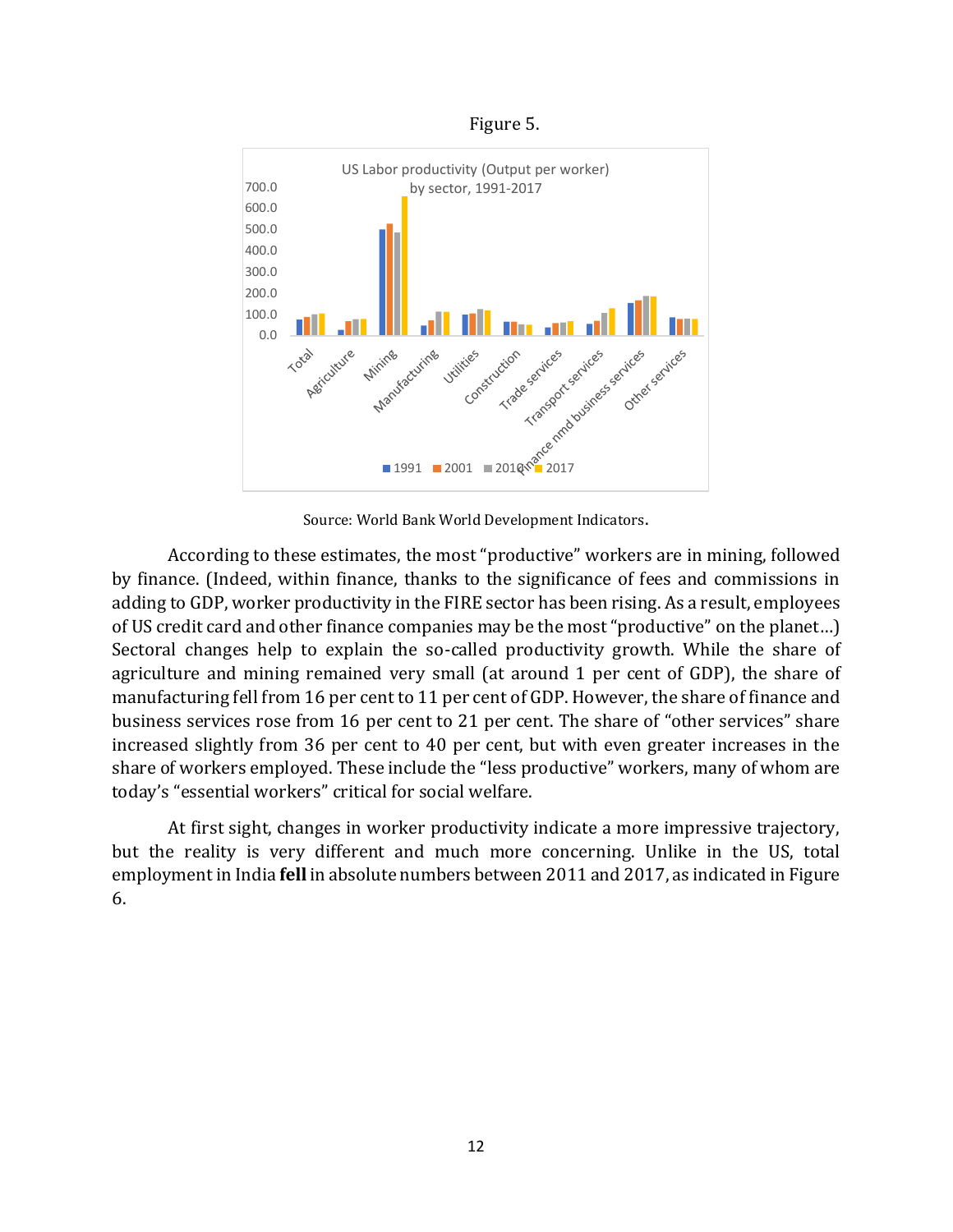



This remarkable decline in total employment was driven by falls in women's employment, especially in rural areas and in "subsidiary" employment. While employment of men increased marginally over this period by 12.5 million, from 338.5 million to 351 million, that of women (which was already quite low by international standards) fell by 22.3 million from 123.8 million to 101.5 million. This was associated with more Indian women involved in unpaid domestic work, which meant that they were not counted among the employed. This is confirmed by a time-use survey conducted in 2017-18, which shows very high gender gaps in engagement in and time spent in unpaid activities. For example, in the age group 15-59 years, 69 per cent of men were engaged in paid employment and less than half (49 per cent) did any unpaid work. By contrast, 94 per cent of women performed unpaid work, and only 20 per cent had any paid employment. In terms of time spent, the men who did do some unpaid work spent only 151 minutes per day doing so, while the vast majority of women who were engaged in unpaid activities spent more than double that time, at 388 minutes per day on average. In other words, this period really marks a shift of women from paid or recognized employment to unpaid, unrecognized work.

The implications of such widespread unpaid work in India are important not only for assessing gender relations, but for the impact on productivity measures. Many such activities are economic in nature, just not marketed. These include all care and extended care activities: care of young, old, sick and differently abled; cooking, cleaning and other "household duties"; collection of water (40 per cent of women involved in unpaid work have to do this); collection of fuel wood; kitchen gardening; poultry and small livestock raising;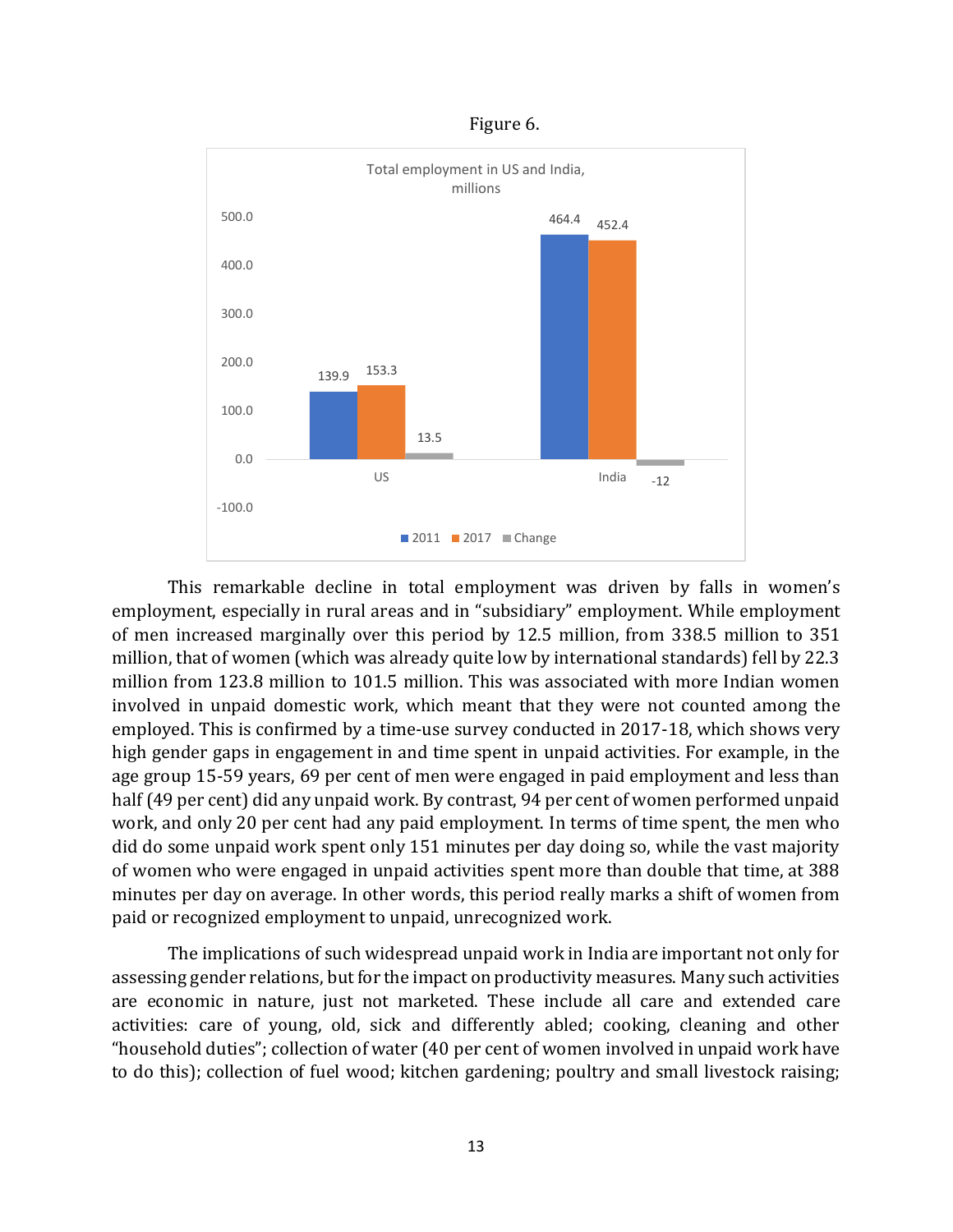helping in family farms or enterprises, etc. These activities effectively enable and subsidize employed workers and thereby indirectly add to the measured output.

The sheer volume of such work calls into question estimates of aggregate worker productivity based on recognized employment. This affects both cross-country comparisons and assessment of temporal trends in labor productivity. In addition, the growth of services in the Indian context ("premature servicization" with small pockets of high value services but mostly low paid services in low quality employment) is very different from that in the US at a high level of per capita income (which suggests the dominance of highly paid financial services along with low paid essential services involving relatively low quality employment).

# *Some concluding thoughts*

This paper is essentially exploratory in nature: I have raised more questions than I have answered, and offered more criticism than solutions. Yet some preliminary conclusions are evident. Per worker productivity is a problematic and even perilous concept, giving rise to several analytical concerns and with big pitfalls in empirical measurement. Valuation differences play a huge role in determining productivity changes. Cross-country comparisons of worker productivity are potentially misleading and not meaningful. Even considering worker productivity trends over time in one economy is fraught with difficulty. The problem is not that there is systematic overestimation or underestimation of productivity differentials or trends over time; rather, there is no clear pattern since so much depends on specific changes in the way GDP is calculated and how workers and work time are measured. Simplistic analysis of the available data can therefore lead to wrong and misleading conclusions. Therefore, radical economists especially must take a harder look at unpacking this concept, and not accept analyses based on such data without very careful inspection and awareness of context and nuance.

Nevertheless, we cannot ignore worker productivity, as it is a fundamental part of the institutional and incentive framework of contemporary capitalism. The logic of capitalist accumulation assumes and even requires worker productivity increases, yet much of this can be a statistical chimera. More understanding is required of how this fits into accumulation patterns in both advanced and developing capitalist countries. For example, in India, apparent worker productivity increases have incorporated the large and growing mass of unpaid work that is not acknowledged. Capitalist development in India has relied hugely on this and the associated segmented labor markets (segmented by gender, caste, community) that enabled increased labor exploitation. By contrast, in the US, "slow" aggregate productivity growth may reflect the low pay and valuation of workers involved in essential services.

Progressive economic policy making needs to be aware of these issues. Productivity growth in itself should not really be a policy goal; rather, it could even distort the emphasis on what is socially valuable.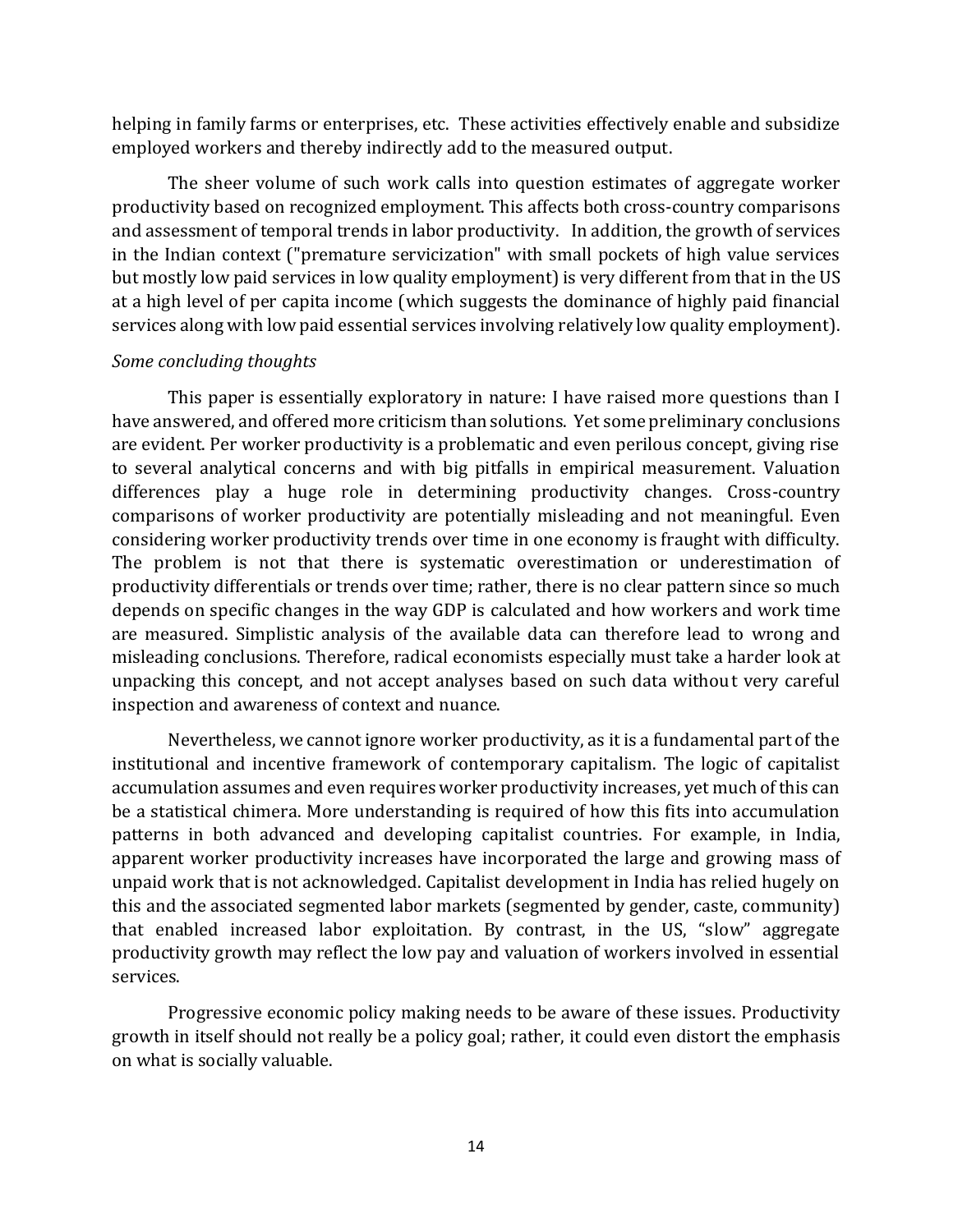*References:*

Acemoglu, Daren and Fabrizio Zillibotti. 2001. "Productivity Differences", *The Quarterly Journal of Economics*, Volume 116, Issue 2, May 2001, Pages 563–606

Assa, Jacob. 2016. "The Financialization of GDP and its Implications for Macroeconomic Debates", The New School for Social Research, Department of Economics Working Paper 10/2016.

Assa, Jacob. 2019. "Gross Domestic Power: A history of GDP as numerical rhetoric", Annals of the Fondazione Luigi Einaudi, Volume LIII, December 2019: 81-96

Assa, Jacob and Ingrid Harvold Kvangraven. 2021. "Imputing Away the Ladder: Implications of Changes in GDP Measurement for Convergence Debates and the Political Economy of Development", New Political Economy, 26:6, 985-1014, DOI: 10.1080/13563467.2020.1865899

Basu, D. and Foley, D. K. 2013. Dynamics of output and employment in the US economy, Cambridge Journal of Economics, 37(5): 1077– 1106

Baumol, W. J. and W. G. Bowen, W. G. 1965. ["On the Performing Arts: The Anatomy of Their](http://pages.stern.nyu.edu/~wbaumol/OnThePerformingArtsTheAnatomyOfTheirEcoProbs.pdf)  [Economic Problems"](http://pages.stern.nyu.edu/~wbaumol/OnThePerformingArtsTheAnatomyOfTheirEcoProbs.pdf) *[The American Economic Review](https://en.wikipedia.org/wiki/The_American_Economic_Review)*. **55** (1/2): 495–502

Christophers, B. (2011). Making finance productive, Economy and Society, 40(1), February: 112– 140.

Isaksson, Anders, Thiam Hee Ng and Ghislain Robyn. 2005. "Productivity in developing counties: Trends and policies", UNIDO Research Programme, Vienna: UNIDO. <http://www.rrojasdatabank.info/Finalreportincludingcoverpagerequest.pdf>

Lewis, Paul and Fei Peng. 2018. "Manufacturing productivity and real consumption wages", Working Paper 12/2018, UNIDO Department of Policy, Research and Statistics, Vienna. [https://www.unido.org/api/opentext/documents/download/10357340/unido-file-](https://www.unido.org/api/opentext/documents/download/10357340/unido-file-10357340)[10357340](https://www.unido.org/api/opentext/documents/download/10357340/unido-file-10357340)

Nath, Paaritosh and Amit Basole. 2021. "Did Employment Rise or Fall in India between 2011 and 2017? Estimating Absolute Changes in the Workforce", Economic and Political Weekly, Vol LVI No 34, pp 44-52.

[https://www.epw.in/system/files/pdf/2021\\_56/34/SA\\_LVI\\_34\\_210821\\_Paaritosh%20Nat](https://www.epw.in/system/files/pdf/2021_56/34/SA_LVI_34_210821_Paaritosh%20Nath_Amit%20Basole.pdf) [h\\_Amit%20Basole.pdf](https://www.epw.in/system/files/pdf/2021_56/34/SA_LVI_34_210821_Paaritosh%20Nath_Amit%20Basole.pdf)

Deaton Angus. 2010. "Price indexes, inequality, and the measurement of world poverty", Report, American Economic Association, Atlanta, GA, 17 January. Available at: http://citeseerx.ist.

psu.edu/viewdoc/download?doi=10.1.1.177.1688&rep=rep1&type=pdf